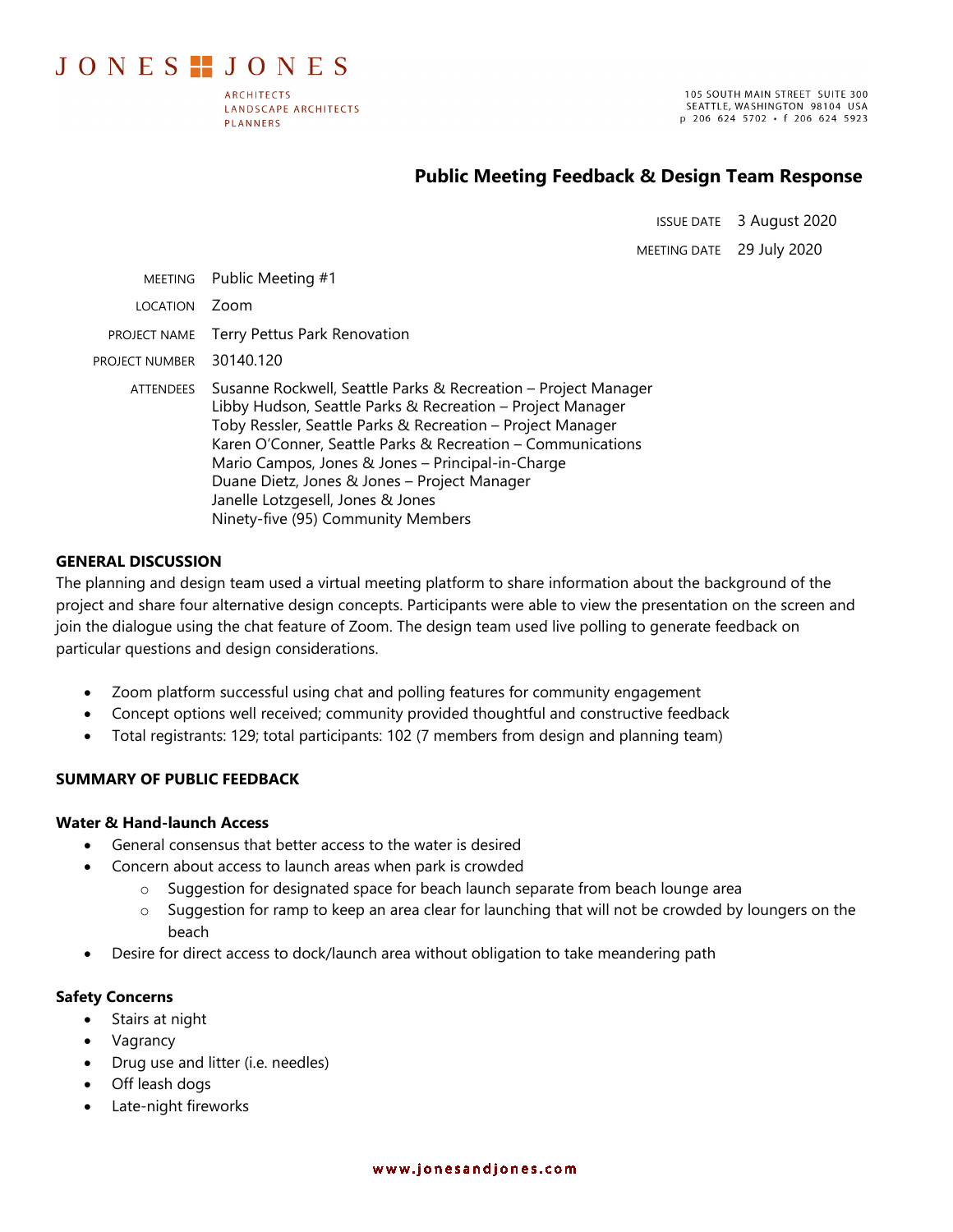# **Planting & Habitat**

- Preference to save as many trees as possible; consider how existing trees will fare in the long term
- Plant palette should contribute to and complement colorful Eastlake gardens
- Plantings should not interfere with sightlines into, through, and within the site
- Lawn is not preferred by a majority of commenters
	- o Suffers with high levels of pedestrian use
	- o Requires higher maintenance
	- o Attracts geese and becomes unusable
- Consider potential osprey nest platform, as suggested by one meeting participant and supported by other participants

# **Character & Materiality**

- Interest in enhancing character/personality of the Park
- Interest in incorporating art into the Park
- Interest in incorporating interpretive elements that honor Terry Pettus
- Desire to use noise attenuating materials

# **Parking**

- Majority of commenters support limiting parking (91% of poll respondents agree with limiting parking)
	- o Maximize space for park development
	- o Maintain sense of it being a neighborhood park
	- o Support for load/unload parking only, but could occur at existing lot to SE
	- o Support for providing accessible parking
- Few commenters are concerned about the loss of parking (9% of poll respondents do not agree with limiting parking)
	- o Interest in dedicating some of existing public parking lot to park visitors
	- $\circ$  Concern about commuters using public parking, competing with park visitors for parking

# **Other Amenities**

- Consider air pump for inflatables
- Desire for dog poop bag dispenser & trash can
- Concern about trash
	- o Accumulation in water
	- o Security from crows
- Consider incorporating exercise equipment as either part of the park or in association with the Cheshiahud Loop Trail
- Continue providing bicycle parking
- Consider lighting at bicycle parking for bike security

# **Preferred Concept**

- 36% of poll respondents prefer The Terraces
	- $\circ$  Consider incorporating elements from Restoration concept, particularly at north end of Park
	- o Consider how to preserve more existing trees within this concept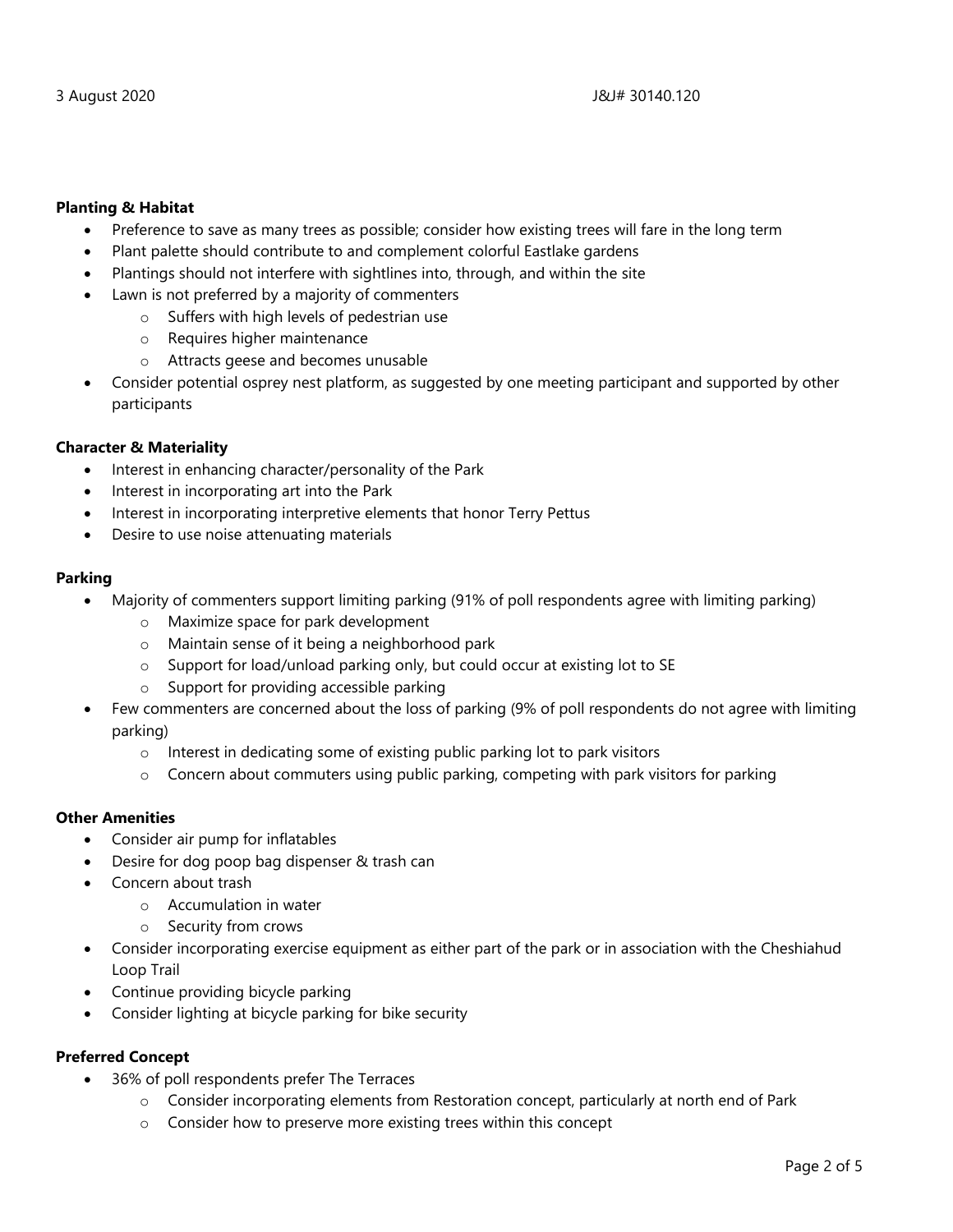- 31% of poll respondents prefer The Restoration
- 22% of poll respondents prefer The Cove
	- o May provide easier launch access with dock closer to southeast parking lot
	- o Consider additional access point
- 9% of poll respondents prefer The Lawn
	- o Concern that lawn will attract pet and goose occupation and waste

#### **OTHER POLL RESULTS**

Live polling occurred during the meeting to gauge public feedback on specific topics. The questions, provided answers, and responses are below.

#### **What makes Terry Pettus Park so special to you? (Multiple choice, select top three that apply)**

#### Provided Answers

- Ability to enjoy views out over Lake Union
- Opportunity to launch and take-out small hand-carry watercraft
- A place to connect with nature
- A place to lounge/sunbathe/swim
- A place to picnic
- Other? (Please send using the chat feature)

#### Public Response (Verbal report only; ~10:15 in recording)

- "84% enjoy views"
- "Some other uses pretty even"
- Other (from chat)
	- o quiet space in an urban area
	- o paddling
	- o picnic
	- o dog walking

#### **What are the biggest challenges facing Terry Pettus Park? (Multiple choice, select top three that apply)**

#### Provided Answers

- Lacks sense of safety
- Not enough seating
- Insufficient native plants
- Insufficient area for lounging
- General state of disrepair
- Lack of accessibility
- Other (Please send using the chat feature)

#### Public Response (Verbal report only; ~12:40 in recording)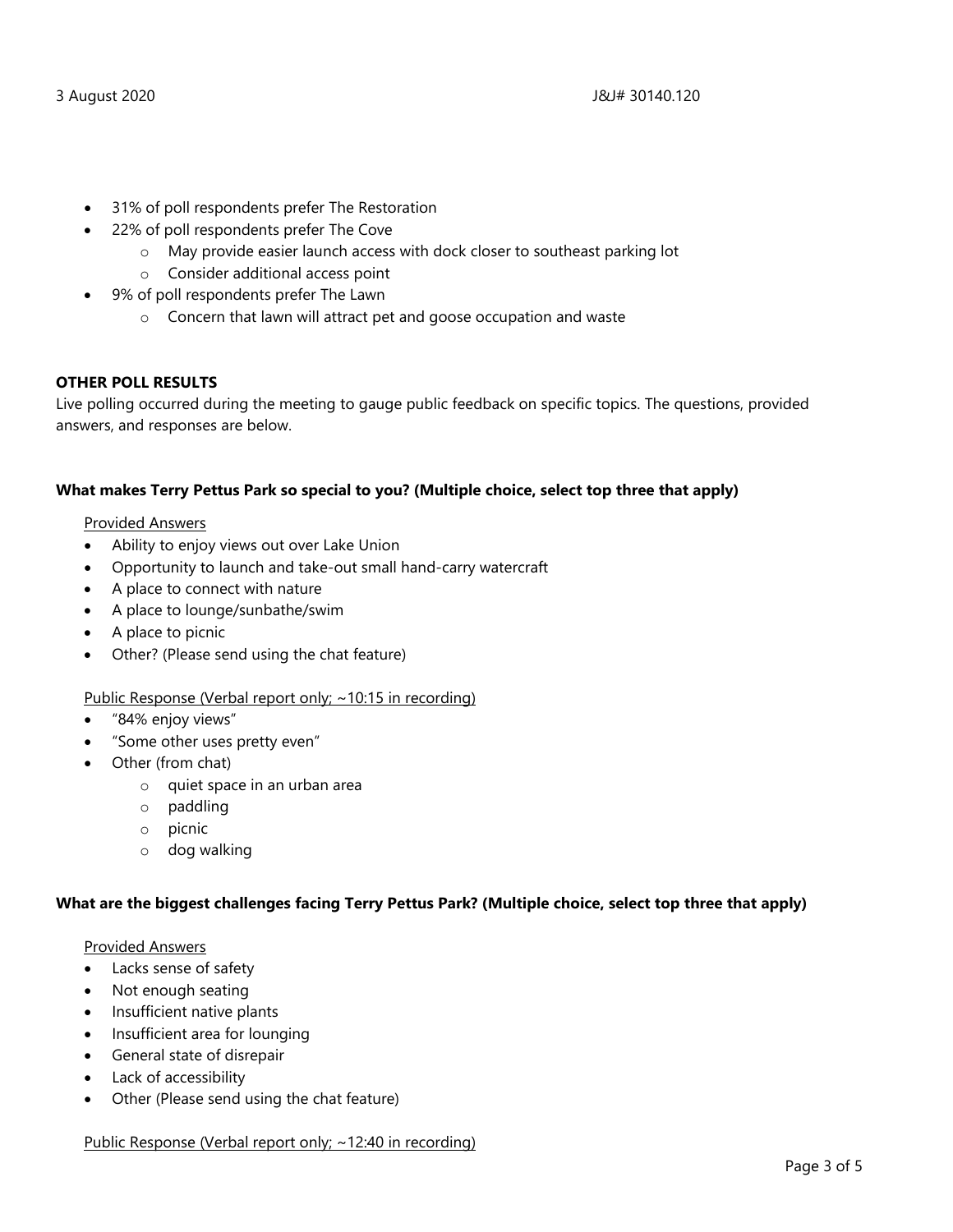- Seating, Lack of Sense of Safety, General sense of disrepair "pretty high up there"
- Other (from chat)
	- o Fireworks at night
	- o Safety of stairs at night
	- o Drug use, needles
	- o Off-leash dog use

# **With the newly added property (~4000sf) to the south of the existing Park, what do you see as the most viable opportunities for the site? (Multiple choice, select top two that apply)**

#### Provided Answers

- More space to ensure universal access to all Park features
- More space for habitat restoration (native plants and shoreline restoration)
- Ability to create beach area/lawn picnic areas
- Other (Please send using the chat feature)

# Public Response (Verbal report only; ~15:15 in recording)

• Somewhat balanced for universal access, habitat restoration, picnic areas

# **All of the concepts have a varied balance of types of improvements, including lawn, upland restoration, terraces, picnic areas, seating, etc. What would you prioritize or value most? (select one)**

#### Provided Answers

- Mostly terraces (includes seating and picnic areas)
- Mostly lawn
- Mostly upland restoration
- Other (Please send using the chat feature)

#### Public Response

- 64% Terraces
- 21% Restoration
- 15% Lawn

#### **Do you prefer the dock orientation to be located at the north or south end of the Park? (Single Choice)**

#### Provided Answers

- Answer 1: North
- Answer 2: South
- Answer 3: No Opinion

#### Public Response

- 40% South
- 34% North
- 26% No Opinion